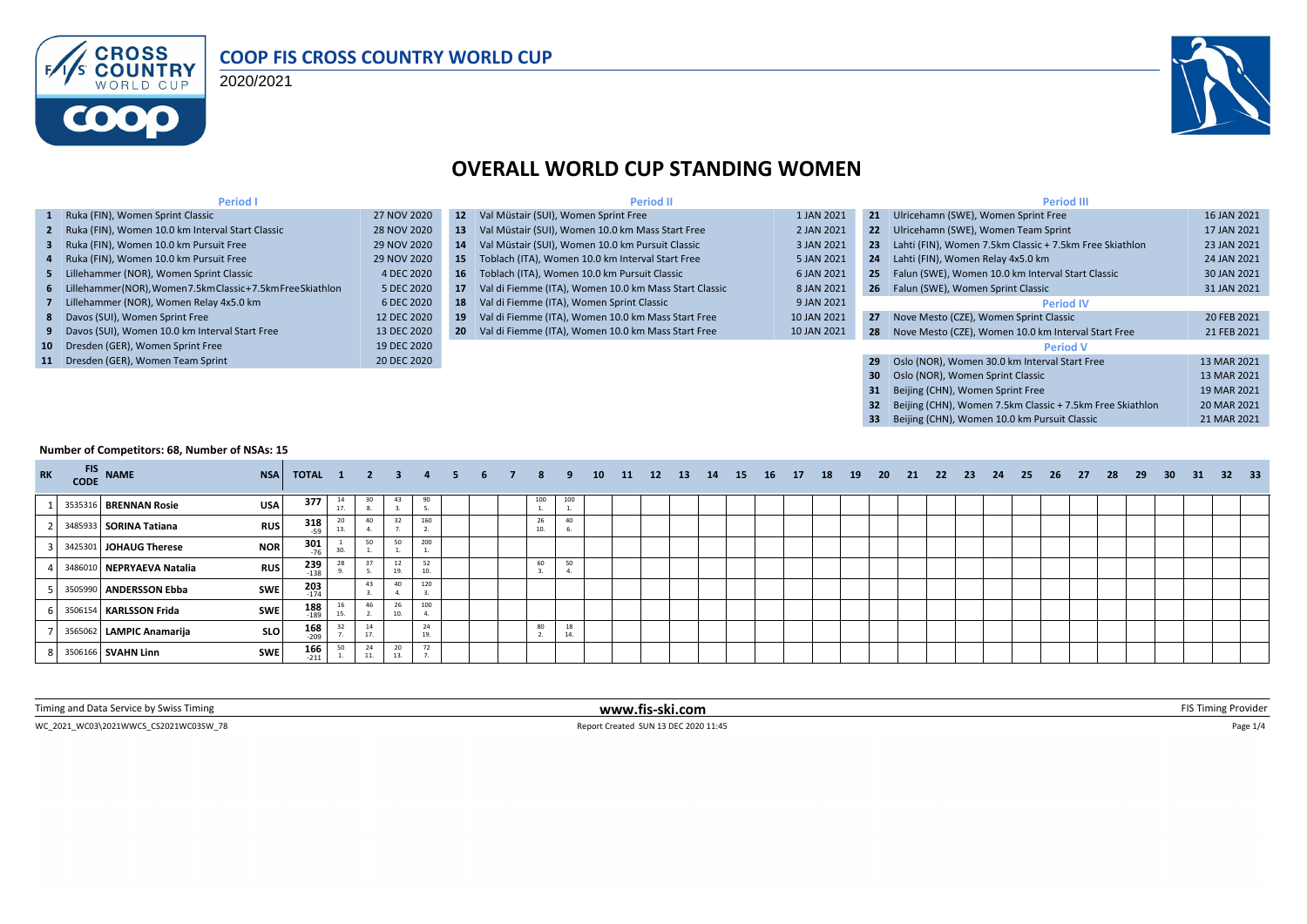





## **OVERALL WORLD CUP STANDING WOMEN**

| <b>RK</b> |         | FIS NAME<br>CODE NAME             | <b>NSA</b> | TOTAL 1              |                                          | - 2                                      | -3                                      | $\overline{\mathbf{4}}$ | -5. | 6 |                       | ٩                                       | 10 | 11 12 13 | 14 | <b>15</b> | 16 17 | - 18 | 19 | -20 | - 21 | 22 | 23 24 | - 25 | - 26 | - 27 | -28 | 29 | 30 | - 31 | 32 33 |  |
|-----------|---------|-----------------------------------|------------|----------------------|------------------------------------------|------------------------------------------|-----------------------------------------|-------------------------|-----|---|-----------------------|-----------------------------------------|----|----------|----|-----------|-------|------|----|-----|------|----|-------|------|------|------|-----|----|----|------|-------|--|
| 9         |         | 3486239 STUPAK Yulia              | <b>RUS</b> | $158$ <sub>219</sub> | $\frac{3}{28}$                           | $\frac{5}{26}$                           | $\frac{14}{17}$                         | 20<br>21.               |     |   | $\frac{36}{7}$        | $\begin{array}{c} 80 \\ 2. \end{array}$ |    |          |    |           |       |      |    |     |      |    |       |      |      |      |     |    |    |      |       |  |
| 10        |         | 3427109   FOSSESHOLM Helene Marie | <b>NOR</b> | $154 \atop 223$      |                                          | 28<br>9.                                 | 46<br>2.                                | 80<br>6.                |     |   |                       |                                         |    |          |    |           |       |      |    |     |      |    |       |      |      |      |     |    |    |      |       |  |
| 11        |         | 3505800 DAHLQVIST Maja            | <b>SWE</b> | $152$<br>-225        | $\frac{46}{2}$                           | $^{26}_{10}$                             | 16<br>15.                               | 64<br>8.                |     |   |                       |                                         |    |          |    |           |       |      |    |     |      |    |       |      |      |      |     |    |    |      |       |  |
| 12        |         | 3535410 DIGGINS Jessie            | <b>USA</b> | $141$ <sub>236</sub> | $\overline{7}$<br>24.                    | 9<br>22.                                 | 37                                      | 32<br>15.               |     |   | 20<br>13.             | 36<br>7.                                |    |          |    |           |       |      |    |     |      |    |       |      |      |      |     |    |    |      |       |  |
| 13        | 3505809 | <b>SUNDLING Jonna</b>             | <b>SWE</b> | $133$ <sub>244</sub> | 43<br>3.                                 | $\begin{array}{c} 12 \\ 19. \end{array}$ | 34<br>6.                                | 44<br>12.               |     |   |                       |                                         |    |          |    |           |       |      |    |     |      |    |       |      |      |      |     |    |    |      |       |  |
| 14        |         | 3185168 NISKANEN Kerttu           | <b>FIN</b> | $131$ <sub>246</sub> | 11<br>20.                                | 34<br>6.                                 | 28<br>9.                                | 58<br>9.                |     |   |                       |                                         |    |          |    |           |       |      |    |     |      |    |       |      |      |      |     |    |    |      |       |  |
| 15        |         | 3515221 FAEHNDRICH Nadine         | SUI        | $127 \atop 250$      | 26<br>10.                                | 10<br>21.                                | - 5<br>26.                              | 14<br>24.               |     |   | 50<br>4.              | 22<br>12.                               |    |          |    |           |       |      |    |     |      |    |       |      |      |      |     |    |    |      |       |  |
| 16        |         | 3506008 RIBOM Emma                | <b>SWE</b> | $122$<br>$255$       | 34                                       | 16<br>15.                                | 24<br>$\bf 11.$                         | 48<br>11.               |     |   |                       |                                         |    |          |    |           |       |      |    |     |      |    |       |      |      |      |     |    |    |      |       |  |
| 17        |         | 3055067 STADLOBER Teresa          | <b>AUT</b> | $120$ <sub>257</sub> |                                          | $\begin{array}{c} 15 \\ 16. \end{array}$ | $\begin{array}{c} 30 \\ 8. \end{array}$ | 30<br>16.               |     |   |                       | 45<br>5.                                |    |          |    |           |       |      |    |     |      |    |       |      |      |      |     |    |    |      |       |  |
| 18        |         | 3425669 KALVAA Anne Kjersti       | <b>NOR</b> | $106 \atop 271$      | $\begin{array}{c} 22 \\ 12 \end{array}$  | 22<br>12.                                | 22<br>12.                               | 40<br>13.               |     |   |                       |                                         |    |          |    |           |       |      |    |     |      |    |       |      |      |      |     |    |    |      |       |  |
| 19        |         | 3426200   WENG Lotta Udnes        | <b>NOR</b> | $105$<br>$-272$      | 40<br>4.                                 | $\begin{array}{c} 18 \\ 14. \end{array}$ | 11<br>20.                               | 36<br>14.               |     |   |                       |                                         |    |          |    |           |       |      |    |     |      |    |       |      |      |      |     |    |    |      |       |  |
| 20        |         | 3535602 SWIRBUL Hailey            | <b>USA</b> | $\frac{88}{289}$     | $\begin{array}{c} 13 \\ 18. \end{array}$ |                                          | 28.                                     |                         |     |   | 12<br>19.             | 60<br>3.                                |    |          |    |           |       |      |    |     |      |    |       |      |      |      |     |    |    |      |       |  |
| 21        |         | 3205460 HENNIG Katharina          | <b>GER</b> | $\frac{70}{307}$     |                                          | 13<br>18.                                | -9<br>22.                               | 22<br>20.               |     |   | $\overline{2}$<br>29. | 24<br>11.                               |    |          |    |           |       |      |    |     |      |    |       |      |      |      |     |    |    |      |       |  |
| 22        |         | 3426201 WENG Tiril Udnes          | <b>NOR</b> | $\frac{69}{308}$     | - 9<br>22.                               | 32<br>7.                                 |                                         | 28<br>17.               |     |   |                       |                                         |    |          |    |           |       |      |    |     |      |    |       |      |      |      |     |    |    |      |       |  |
| 23        |         | 3155314 RAZYMOVA Katerina         | <b>CZE</b> | $\frac{66}{311}$     |                                          | $\overline{4}$<br>27.                    | 18<br>14.                               | 18<br>22.               |     |   |                       | 26<br>10.                               |    |          |    |           |       |      |    |     |      |    |       |      |      |      |     |    |    |      |       |  |
| 24        |         | 3295157 SCARDONI Lucia            | <b>ITA</b> | $\frac{64}{313}$     | $\begin{array}{c} 24 \\ 11. \end{array}$ |                                          |                                         | 8<br>27.                |     |   | 32<br>8.              |                                         |    |          |    |           |       |      |    |     |      |    |       |      |      |      |     |    |    |      |       |  |
| 25        |         | 3505828 DYVIK Anna                | <b>SWE</b> | $\frac{54}{323}$     | 23.                                      | 20<br>13.                                |                                         | 26<br>18.               |     |   |                       |                                         |    |          |    |           |       |      |    |     |      |    |       |      |      |      |     |    |    |      |       |  |
| 26        |         | 3555052 EIDUKA Patricija          | LAT        | 52<br>$-325$         |                                          |                                          | $\overline{7}$<br>24.                   |                         |     |   | 13<br>18.             | 32<br>8.                                |    |          |    |           |       |      |    |     |      |    |       |      |      |      |     |    |    |      |       |  |
| 27        |         | 3565055 UREVC Eva                 | <b>SLO</b> | $\frac{50}{327}$     | $\frac{5}{26}$                           |                                          |                                         |                         |     |   | 40<br>6.              | 5<br>26.                                |    |          |    |           |       |      |    |     |      |    |       |      |      |      |     |    |    |      |       |  |
| 28        |         | 3506079 LUNDGREN Moa              | <b>SWE</b> | $\frac{50}{327}$     | 30<br>8.                                 |                                          | 10<br>21.                               | 10<br>26.               |     |   |                       |                                         |    |          |    |           |       |      |    |     |      |    |       |      |      |      |     |    |    |      |       |  |
| 29        |         | 3426456 AMUNDSEN Hedda Oestberg   | <b>NOR</b> | $49 - 328$           | 18<br>14.                                | $\overline{2}$<br>29.                    | 13<br>18.                               | 16<br>23.               |     |   |                       |                                         |    |          |    |           |       |      |    |     |      |    |       |      |      |      |     |    |    |      |       |  |

Timing and Data Service by Swiss Timing **WWW.fis-ski.com www.fis-ski.com FIS** Timing Provider

 $\textsf{Report Create } \textsf{SUM 13 DEC 2020 11:45} \\ \textsf{Report Create } \textsf{SUM 13 DEC 2020 11:45} \\ \textsf{Property 1:} \\ \textsf{Output} \textsf{Output} \textsf{Output} \textsf{Output} \textsf{Output} \textsf{Output} \textsf{Output} \textsf{Output} \textsf{Output} \textsf{Output} \textsf{Description} \textsf{Output} \textsf{Description} \textsf{Output} \textsf{Description} \textsf{Output} \textsf{Description} \textsf{Description}$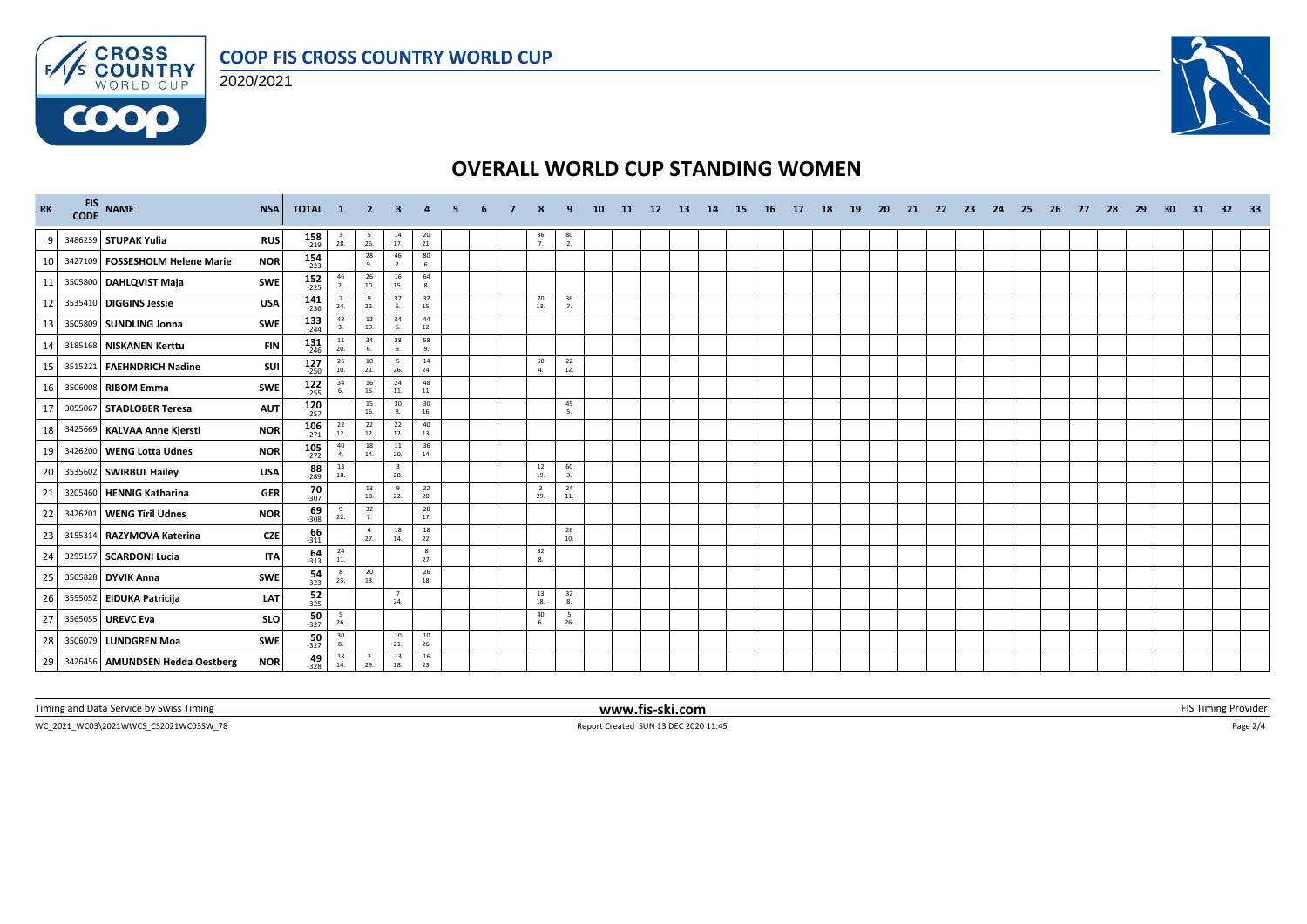

#### **COOP FIS CROSS COUNTRY WORLD CUP**

2020/2021



## **OVERALL WORLD CUP STANDING WOMEN**

| <b>RK</b> |         | FIS NAME<br>CODE NAME            | <b>NSA</b> | TOTAL 1             |                                          | $\overline{2}$                 | 3                      | $\mathbf{A}$          | 5. | 6 | я               | ٩                              | <b>10</b> | 11 | 12 13 | 14 | <b>15</b> | 16 17 | 18 | <b>19</b> | 20 | 21 | - 22 | - 23 | 24 | - 25 | 26 | 27 | 28 | 29 | 30 | 31 | 32 <sub>2</sub> | 33 |
|-----------|---------|----------------------------------|------------|---------------------|------------------------------------------|--------------------------------|------------------------|-----------------------|----|---|-----------------|--------------------------------|-----------|----|-------|----|-----------|-------|----|-----------|----|----|------|------|----|------|----|----|----|----|----|----|-----------------|----|
| 30        |         | 3535304 CALDWELL HAMILTON Sophie | <b>USA</b> | $45 - 332$          |                                          |                                |                        |                       |    |   | 45<br>5.        |                                |           |    |       |    |           |       |    |           |    |    |      |      |    |      |    |    |    |    |    |    |                 |    |
| 31        |         | 3426112 STENSETH Ane Appelkvist  | <b>NOR</b> | $37 - 340$          | $\frac{37}{5}$                           |                                |                        |                       |    |   |                 |                                |           |    |       |    |           |       |    |           |    |    |      |      |    |      |    |    |    |    |    |    |                 |    |
| 32        |         | 3515087 van der GRAAFF Laurien   | SUI        | $35 - 342$          | 6<br>25.                                 |                                |                        |                       |    |   | 29<br>9.        |                                |           |    |       |    |           |       |    |           |    |    |      |      |    |      |    |    |    |    |    |    |                 |    |
| 33        |         | 3185114 MONONEN Laura            | <b>FIN</b> | 33<br>$-344$        |                                          | 6<br>25.                       | 15<br>16.              | 12<br>25.             |    |   |                 |                                |           |    |       |    |           |       |    |           |    |    |      |      |    |      |    |    |    |    |    |    |                 |    |
| 34        |         | 3435201 SKINDER Monika           | POL        | $\frac{31}{346}$    | $\begin{array}{c} 15 \\ 16. \end{array}$ |                                |                        |                       |    |   | $\frac{16}{15}$ |                                |           |    |       |    |           |       |    |           |    |    |      |      |    |      |    |    |    |    |    |    |                 |    |
| 35        |         | 3195219 CLAUDEL Delphine         | FRA        | $29 - 348$          |                                          |                                |                        |                       |    |   |                 | 29<br>9.                       |           |    |       |    |           |       |    |           |    |    |      |      |    |      |    |    |    |    |    |    |                 |    |
| 36        |         | 3295193 LAURENT Greta            | <b>ITA</b> | $25 - 352$          | $10\,$<br>21.                            |                                |                        |                       |    |   | 15<br>16.       |                                |           |    |       |    |           |       |    |           |    |    |      |      |    |      |    |    |    |    |    |    |                 |    |
| 37        |         | 3535562 KERN Julia               | <b>USA</b> | $\frac{24}{353}$    |                                          |                                |                        |                       |    |   | 24<br>11.       |                                |           |    |       |    |           |       |    |           |    |    |      |      |    |      |    |    |    |    |    |    |                 |    |
| 38        |         | 3485862 ZHAMBALOVA Alisa         | <b>RUS</b> | $24 - 353$          |                                          |                                | $\overline{2}$<br>29.  | $\overline{2}$<br>30. |    |   |                 | 20<br>13.                      |           |    |       |    |           |       |    |           |    |    |      |      |    |      |    |    |    |    |    |    |                 |    |
| 39        | 3155324 | JANATOVA Katerina                | <b>CZE</b> | $\frac{23}{354}$    |                                          |                                | <sup>1</sup><br>$=30.$ |                       |    |   | 14<br>17.       | 8<br>23.                       |           |    |       |    |           |       |    |           |    |    |      |      |    |      |    |    |    |    |    |    |                 |    |
| 40        |         | 3486563 MATSOKINA Hristina       | <b>RUS</b> | $22$<br>-355        |                                          |                                |                        |                       |    |   | 22<br>12.       |                                |           |    |       |    |           |       |    |           |    |    |      |      |    |      |    |    |    |    |    |    |                 |    |
| 41        |         | 3295322 COMARELLA Anna           | <b>ITA</b> | $19 - 358$          |                                          |                                | -6<br>25.              |                       |    |   |                 | 13<br>18.                      |           |    |       |    |           |       |    |           |    |    |      |      |    |      |    |    |    |    |    |    |                 |    |
| 42        | 320540  | <b>FINK Pia</b>                  | <b>GER</b> | $\frac{19}{358}$    |                                          |                                | -8<br>23.              |                       |    |   |                 | 11<br>20.                      |           |    |       |    |           |       |    |           |    |    |      |      |    |      |    |    |    |    |    |    |                 |    |
| 43        |         | 3155344 BERANOVA Tereza          | <b>CZE</b> | $18 - 359$          |                                          |                                |                        |                       |    |   | 18<br>14.       |                                |           |    |       |    |           |       |    |           |    |    |      |      |    |      |    |    |    |    |    |    |                 |    |
| 44        |         | 3486314 KIRPICHENKO Yana         | <b>RUS</b> | $18 - 359$          |                                          | $\overline{\mathbf{3}}$<br>28. |                        |                       |    |   |                 | 15<br>16.                      |           |    |       |    |           |       |    |           |    |    |      |      |    |      |    |    |    |    |    |    |                 |    |
| 45        |         | 3485849 NECHAEVSKAYA Anna        | <b>RUS</b> | $16 - 361$          |                                          |                                |                        |                       |    |   |                 | 16<br>15.                      |           |    |       |    |           |       |    |           |    |    |      |      |    |      |    |    |    |    |    |    |                 |    |
| 46        |         | 3295370 FRANCHI Francesca        | <b>ITA</b> | $14$ <sub>363</sub> |                                          |                                |                        |                       |    |   |                 | 14<br>17.                      |           |    |       |    |           |       |    |           |    |    |      |      |    |      |    |    |    |    |    |    |                 |    |
| 47        |         | 3295000 BROCARD Elisa            | <b>ITA</b> | 14<br>$-363$        |                                          |                                |                        |                       |    |   | 11<br>20.       | $\overline{\mathbf{3}}$<br>28. |           |    |       |    |           |       |    |           |    |    |      |      |    |      |    |    |    |    |    |    |                 |    |
| 48        | 3185551 | JOENSUU Jasmi                    | <b>FIN</b> | $14 \over 363$      |                                          | 8<br>23.                       |                        | - 6<br>28.            |    |   |                 |                                |           |    |       |    |           |       |    |           |    |    |      |      |    |      |    |    |    |    |    |    |                 |    |
| 49        |         | 3185447 LYLYNPERA Katri          | <b>FIN</b> | $12$<br>-365        | $\frac{12}{19}$                          |                                |                        |                       |    |   |                 |                                |           |    |       |    |           |       |    |           |    |    |      |      |    |      |    |    |    |    |    |    |                 |    |
| 50        |         | 3125103   YILAMUJIANG Dinigeer   | <b>CHN</b> | $12 - 365$          |                                          |                                |                        |                       |    |   |                 | 12<br>19.                      |           |    |       |    |           |       |    |           |    |    |      |      |    |      |    |    |    |    |    |    |                 |    |

Timing and Data Service by Swiss Timing **WWW.fis-ski.com www.fis-ski.com FIS** Timing Provider

 $\textsf{Report Create } \textsf{SUM 13 DEC 2020 11:45} \\ \textsf{Report Create } \textsf{SUM 13 DEC 2020 11:45} \\ \textsf{Property 1:} \\ \textsf{Output} \textsf{Output} \textsf{Output} \textsf{Output} \textsf{Output} \textsf{Output} \textsf{Output} \textsf{Output} \textsf{Output} \textsf{Output} \textsf{Description} \textsf{Output} \textsf{Description} \textsf{Output} \textsf{Description} \textsf{Output} \textsf{Description} \textsf{Description}$